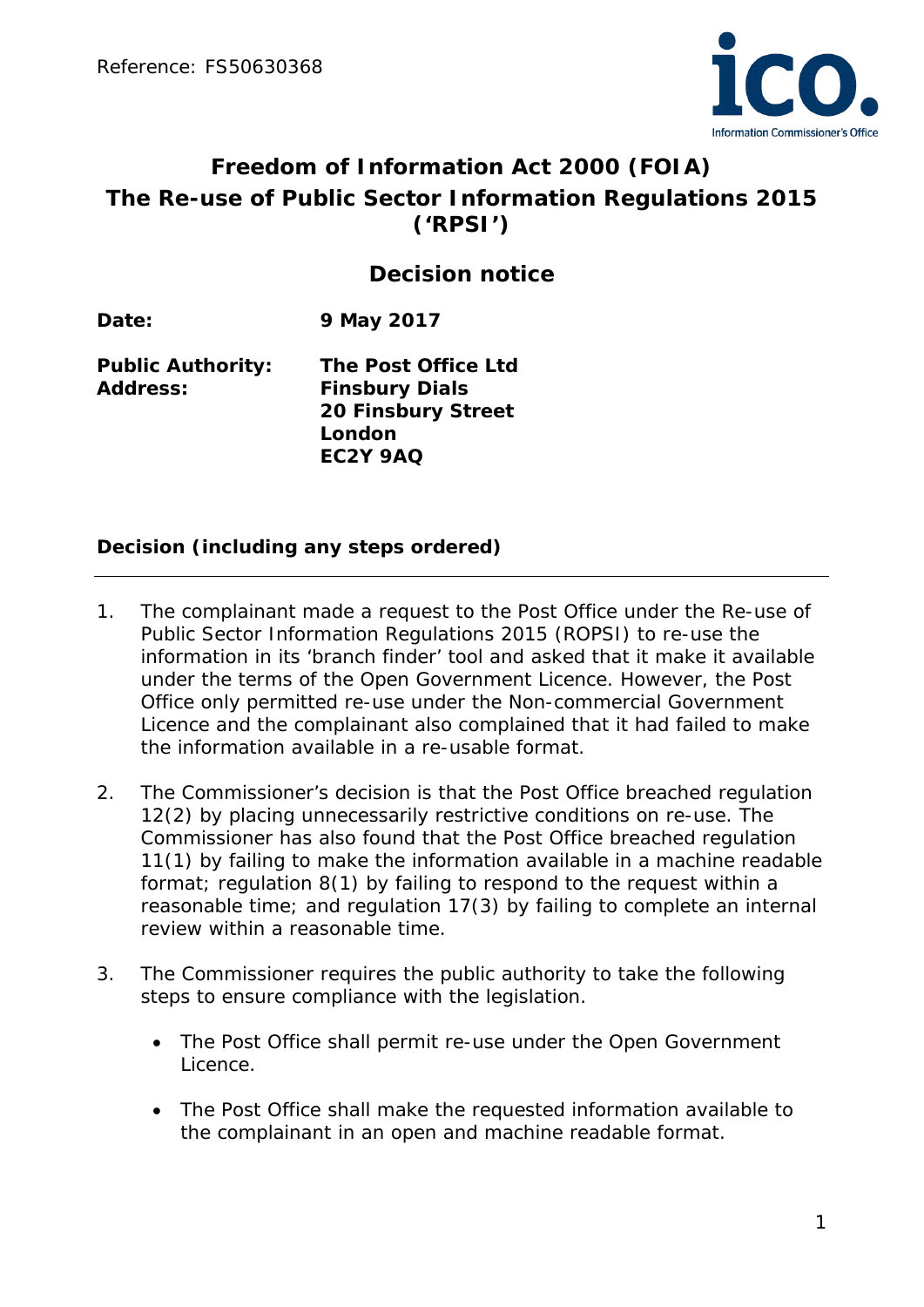

4. The public authority must take these steps within 35 calendar days of the date of this Decision Notice. Failure to comply may result in the Commissioner making written certification of this fact to the High Court (or the Court of Session in Scotland) pursuant to section 54 of the Act and may be dealt with as a contempt of court.

#### **Request and response**

5. On 23 October 2015 the complainant made a request to the Post Office under the Re-use of Public Sector Information Regulations 2015. The request read as follows:

*"In accordance with RoPSIR regulation 6, I would like to formally request permission to re-use the Post Office branch information (name, address, opening times, service details etc., but excluding the Google map) that is displayed in response to searches using your online "Branch Finder" tool at [http://www.postoffice.co.uk/branch-finder.](http://www.postoffice.co.uk/branch-finder) The purposes for which the information will be re-used are : (a) to help improve the mapping of Post Office branches in OpenStreetMap, and (b) to make a consolidated dataset available to others in a reusable electronic form under an open licence. I would therefore like to request that you grant permission to re-use this information for these purposes under the terms of the Open Government Licence v3 [\(http://www.nationalarchives.gov.uk/doc/o.](http://www.nationalarchives.gov.uk/doc/o)..). Given my intended uses, any more restrictive licensing terms would be likely to "unnecessarily restrict" the way in which the information can be re-used, contrary to RoPSIR regulation 12."*

- 6. There was then a significant delay as the Post Office said that since the request raised complex issues it needed to extend the period for responding to the request in accordance with regulation 8(2). The complainant also asked for the Post Office to carry out an internal review and to explain what the complex issues were but the Post Office did not provide a substantive response until 14 March 2016.
- 7. The Post Office now said that the information which is displayed in response to a search using Branch Finder is not available for re-use under the terms of an open licence but was available for re-use under the Non-Commercial Government Licence.
- 8. The complainant subsequently asked the Post Office to complete an internal review and in doing so asked it to reconsider its decision not to allow re-use under the Open Government Licence and whether this complied with regulation 12(2)(a). He also referred to regulation 11(a)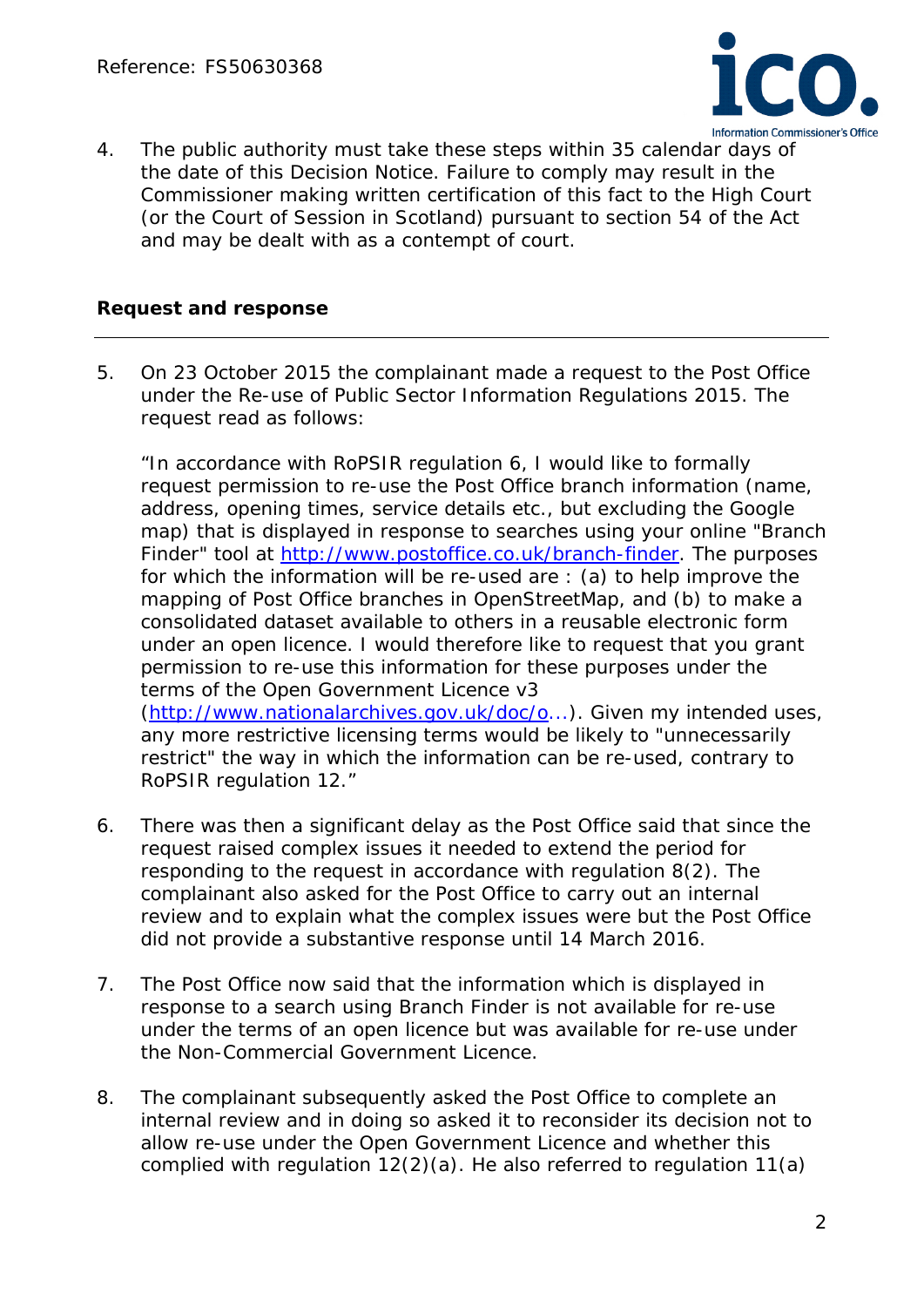

and 11(b) and asked that the requested information be made available in a machine-readable format such as a CSV file or else as a raw database dump. The complainant also referred to his earlier request for review in which he had asked the Post Office to review the length of time taken to respond to his request.

9. The Post Office presented the findings of its internal review on 11 May 2016. The review upheld the decision to permit re-use of the information under the terms of the Non-commercial Government Licence rather than the Open Government Licence and it also found that its response times were reasonable. The review did not mention why the restrictions on reuse were considered 'necessary' and did not respond to the complainant's request that it make the information available in the formats required by regulation 11(1).

#### **Scope of the case**

- 10. On 20 May 2016 the complainant contacted the Commissioner to complain about the way his request for information had been handled.
- 11. The Commissioner agreed with the complainant that the scope of her investigation would be to consider the following:
	- The time Post Office took to respond to the request
	- Whether making the information available for re-use only under the Non-Commercial Government Licence is unnecessarily restrictive.
	- The format in which Post Office provided the information
	- The time Post Office took to respond to the request for an internal review and the content of that review

#### **Reasons for decision**

#### **Regulation 12 – conditions**

12. Regulation 12 provides that:

*12.—(1) A public sector body may impose conditions on re-use, where appropriate through a licence.* 

- *(2) Where conditions are imposed they must not unnecessarily restrict—*
- *(a) the way in which a document can be re-used; or*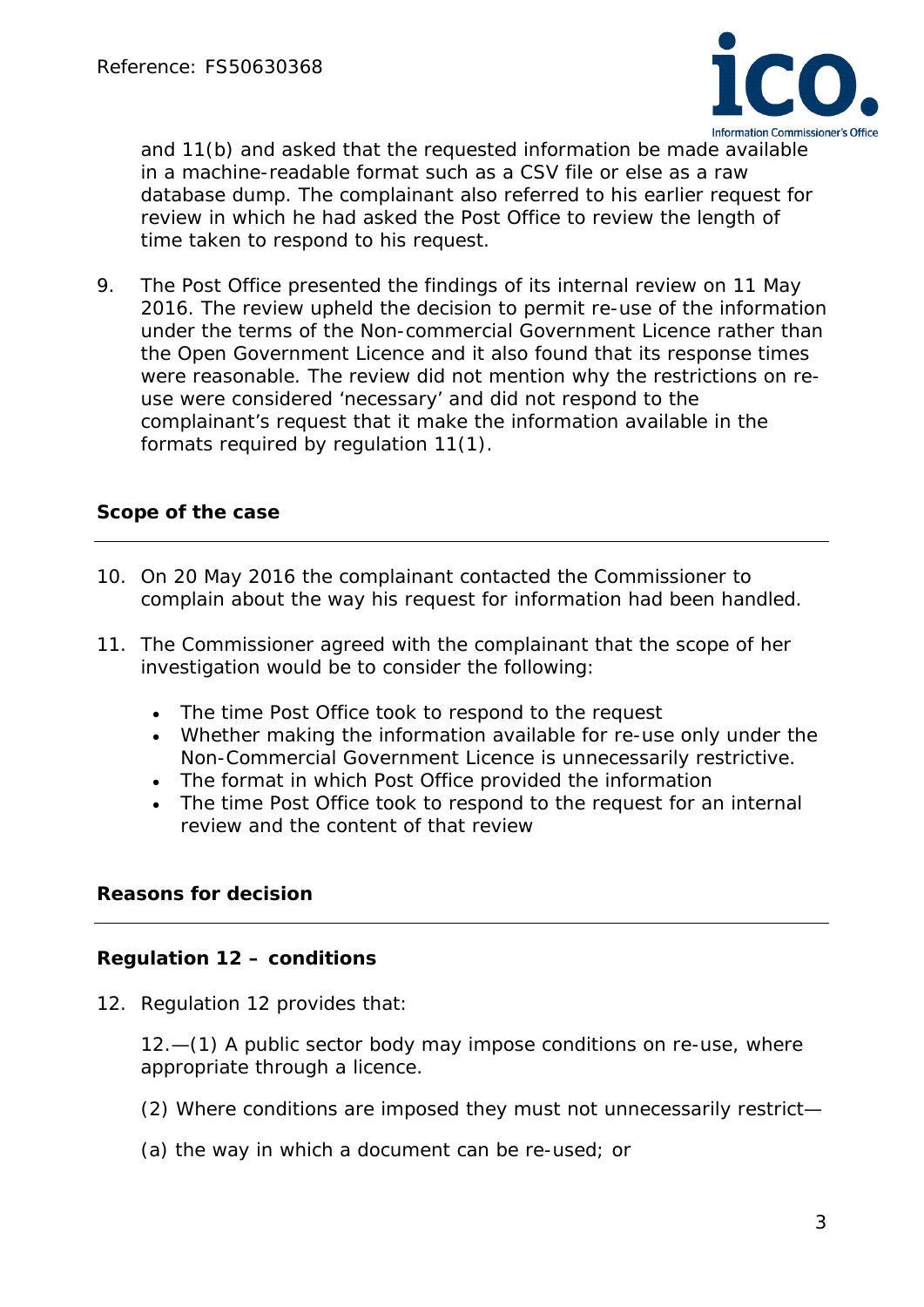

*(b) competition*

- 13. In this case the complainant requested that the Post Office permit reuse of the information in its branch finder tool under the Open Government Licence. However, the Post Office has only provided access under the Non-Commercial Government Licence which permits free use for non-commercial purposes.
- [1](#page-3-0)4. The Commissioner's quide to RPSI $<sup>1</sup>$  states that a public sector body may</sup> impose conditions on re-use but the conditions must be as open and non-restrictive as possible and that the easiest way to do this is to use the Open Government Licence which allows re-use of public sector information without charge for any purpose, commercial or otherwise, with minimal conditions. It also states that other licences may be appropriate in particular situations, including where there is a charge for re-use and that the UK Government Licensing Framework includes other types of standard licences.
- 15. The Post Office has said that the Non-Commercial Government Licence is a National Archives standard licence and part of the UK Government Licensing Framework. It is also one of the specified forms of licence under the Section 45 Code of Practice on Datasets under the Freedom of Information Act 2000. Therefore, it said that it is recognised as being an appropriate form of licence for licensing re-use of public sector information and as such it did not consider this to unnecessarily restrict the way in which responses to a search under Branch Finder can be used.
- 16. The Commissioner understands that the Post Office wishes to restrict reuse to the Non-Commercial licence only because it is concerned that the information it makes available for re-use would quickly become inaccurate due to changes to its network. The Post Office explained that "given the extensive nature of our retail network of over 11,500 branches, closures, whether permanent or temporary, re-locations, and other factors render any complete data set inaccurate almost as soon as it is released. We are, internally, able to keep these data up to date since we operate that network, and this enables us to keep the Branch Finder Tool pretty near accurate". It said that it was for this reason it was only willing to supply the information to the complainant on the basis of a Non-Commercial licence because it "permits its re-use with the important proviso that it is made clear to users of his service that

l

<span id="page-3-0"></span><sup>1</sup> <https://ico.org.uk/for-organisations/guide-to-rpsi/>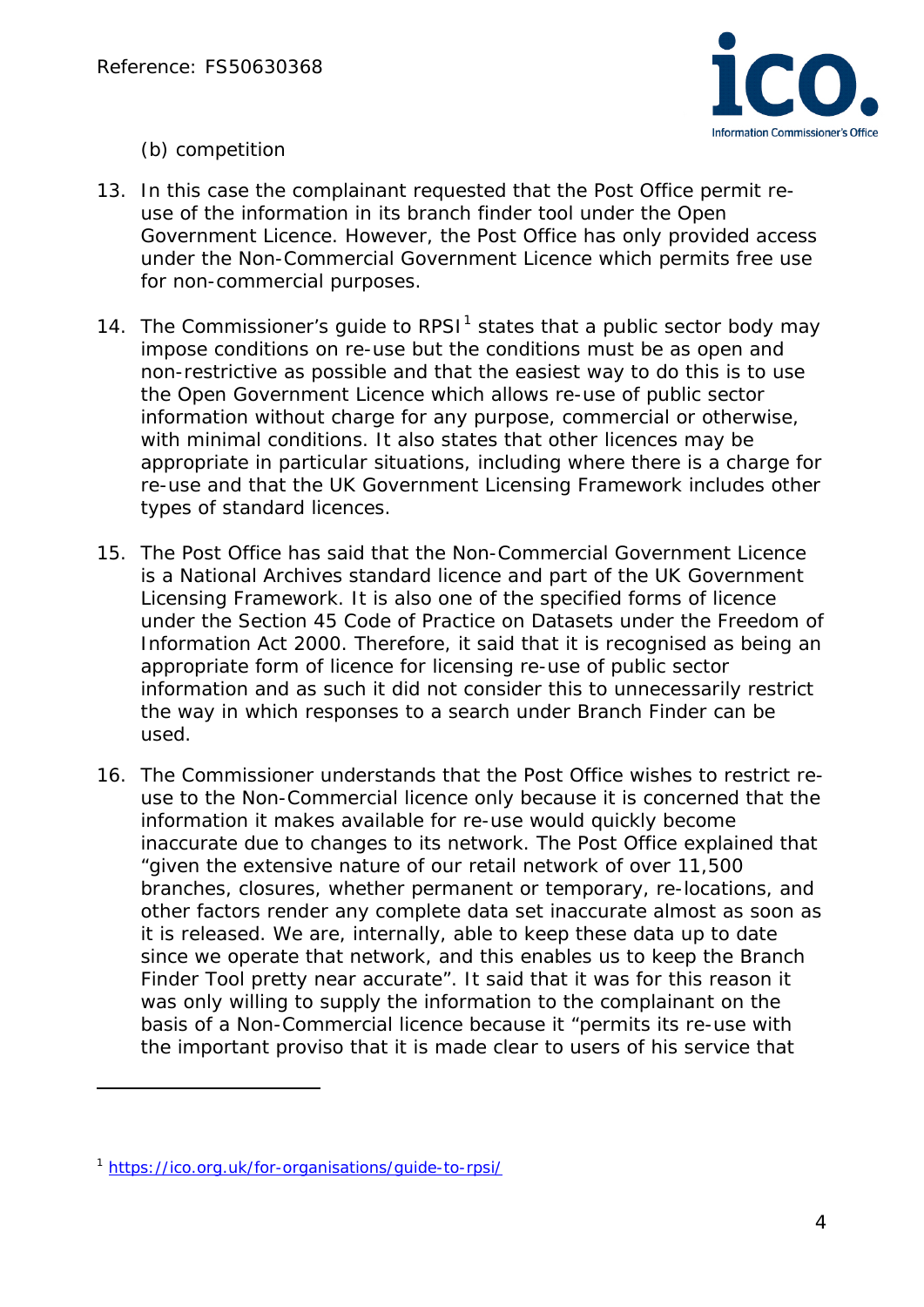

the information his service provides may be out of date and that people should check Branch Finder in order to avoid any disappointment or frustration of arriving at a Post Office which is, in fact, no longer operational."

- 17. The Post Office clarified that there were essentially two reasons for its refusal to provide an Open Government Licence. The first, as explained above, is that the data is only accurate at a given point in time and that it would be detrimental to its customers to knowingly provide them with potentially inaccurate data without also warning them to check on Branch Finder (for the most up-to-date data).
- 18. Secondly, the Post Office suggested that the complainant's request was not valid under the RPSI because the re-use which he intends to put the data is "manifestly devoid of any novelty" which would qualify as "*a purpose other than the initial purpose within that public sector body's public task for which the document was produced'* as required by regulation 4.
- 19. The Commissioner has considered the Post Office's arguments and has dealt first with its second point as to whether the complainant has made a valid request for re-use. Regulation 4 of the RPSI provides that:
	- *4.—(1) Subject to paragraph (2), re-use means the use by a person of a document held by a public sector body for a purpose other than the initial purpose within that public sector body's public task for which the document was produced.*
	- *(2) Re-use shall not include—*

*(a) the transfer for use of a document within a public sector body for the purpose of carrying out its own public task; or (b) the transfer for use of a document from one public sector body to another for the purpose of either public sector body carrying out its public task.*

20. The Commissioner asked the complainant to comment on what his intended purpose was in re-using the information. In response he clarified that his intended purpose was distinct from the purpose for which the Post Office initially produced the branch finder data. He explained that he had no intention of using the information to set up a similar branch finder service. Rather, he referred to his request where he made it clear that his purpose for re-using the information was "(a) to help improve the mapping of Post Office branches in OpenStreetMap, and (b) to make a consolidated dataset available to others in a reusable electronic form under an open licence."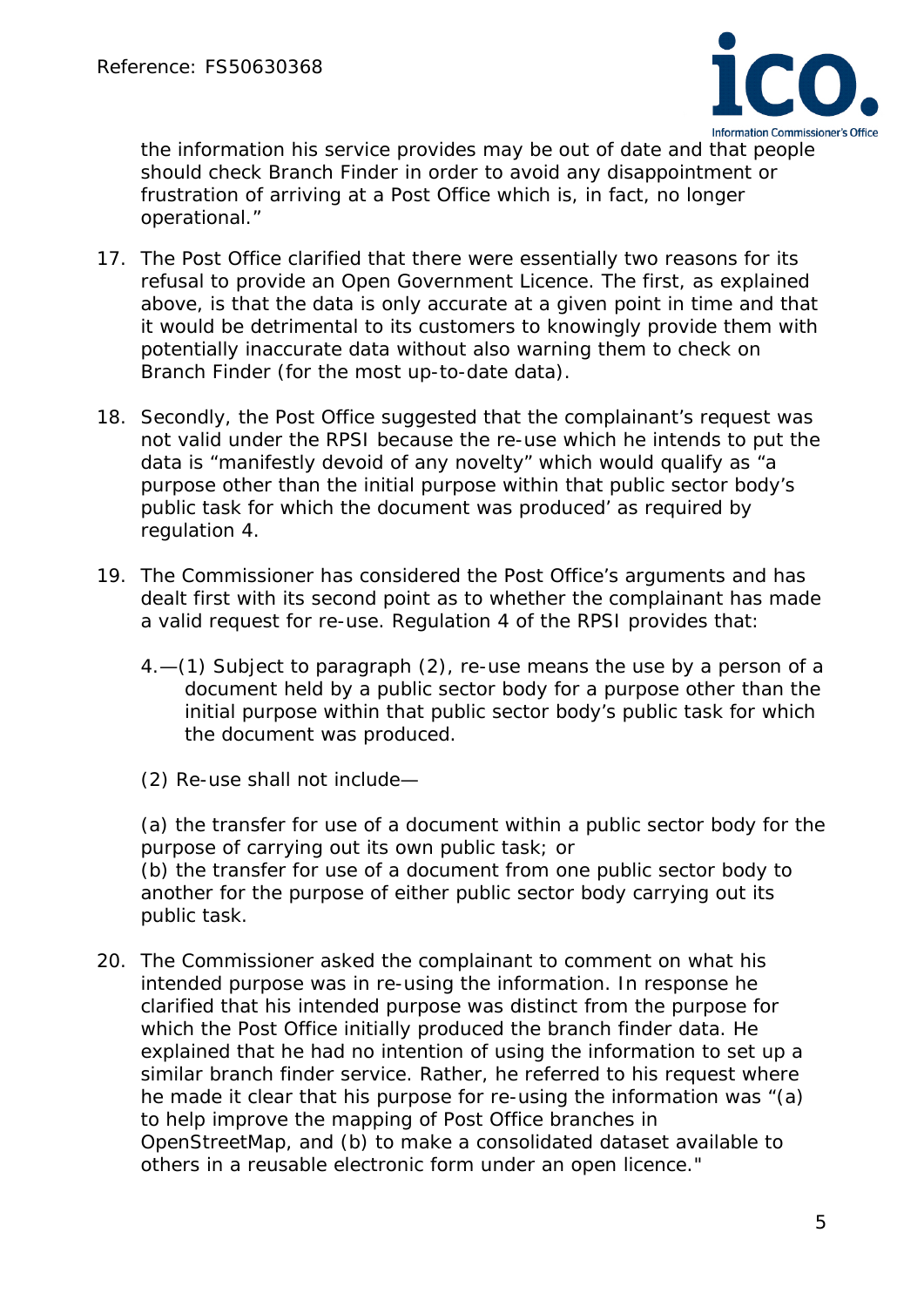

- 21. The complainant argued that neither of these purposes were part of the "initial purpose" for which the Post Office produced their branch finder information since the Branch Finder tool does not help improve the mapping of Post Office branches in OpenStreetMap and in no way does it make a consolidated and complete dataset available to others in a reusable electronic form. Indeed, he suggested that the Post Office's efforts to prevent such re-use was strong evidence that his intended use was not within the initial purpose for which it prepared the data. The complainant explained how mapping in OpenStreetMap would allow more detailed and powerful analyses of the data when combined with the data already included in OpenStreetMap. For example, the data could be used he said, as part of a UK wide analysis comparing post office locations to other convenience shops, public transport links and population density.
- 22. The Commissioner has considered the competing arguments and is satisfied that the complainant has made a valid request for re-use and that his intended re-use is distinct from the initial purpose for which the Post Office created the information. In her view it is clear that the information when incorporated into OpenStreetMap will be able to be used and exploited in a number of different ways rather than just providing details about different Post Office locations as per the Branch Finder tool. The Post Office's interpretation appears overly restrictive and contrary to the intention of the EU Directive, which the RPSI implement, to encourage the implementation of public sector information resources.
- 23. The Commissioner has now gone on to consider the Post Office's other reason for allowing re-use under the Non-Commercial Government Licence rather than the Open Government Licence. As the Commissioner understands it, this is essentially that the Post Office is concerned that information when made available outside of its Branch Finder tool will quickly become inaccurate and that the Non-Commercial licence will require the complainant to include a disclaimer explaining this and redirecting people to the Branch Finder for up-to-date information.
- 24. The Commissioner has compared the two licences and notes that both the Non-Commercial and Open Government Licences require an attribution to the source of the information as follows:

*"You are free to:*

- *copy, publish, distribute and transmit the Information;*
- *adapt the Information;*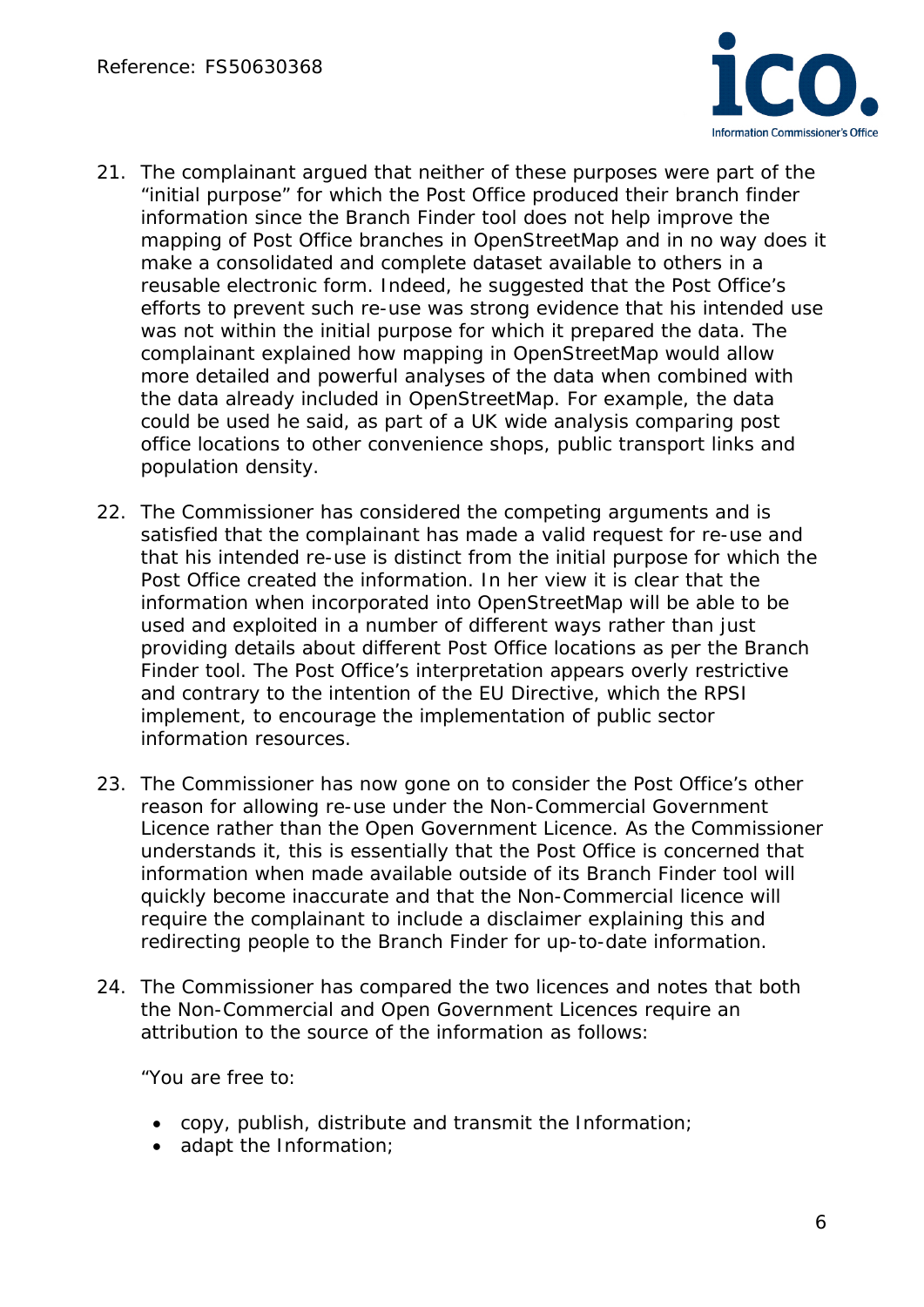

• *exploit the Information commercially and non-commercially for example, by combining it with other Information, or by including it in your own product or application.*

*You must (where you do any of the above):*

• *acknowledge the source of the Information in your product or application by including or linking to any attribution statement specified by the Information Provider(s) and, where possible, provide a link to this licence;*

*If the Information Provider does not provide a specific attribution statement, you must use the following:*

*Contains public sector information licensed under the Open Government Licence v3.0."*

25. The Commissioner also notes that the Open Government Licence contains the following disclaimer:

*"The Information is licensed 'as is' and the Information Provider and/or Licensor excludes all representations, warranties, obligations and liabilities in relation to the Information to the maximum extent permitted by law.*

*The Information Provider and/or Licensor are not liable for any errors or omissions in the Information and shall not be liable for any loss, injury or damage of any kind caused by its use. The Information Provider does not guarantee the continued supply of the Information."*

- 26. Whilst the above does not specifically state that a user of information should seek regular updates, the Commissioner considers that it does make the user aware that the information may not be up to date and accurate. She therefore considers that it is unnecessarily restrictive to only permit re-use under the Non-Commercial licence, rather than under the Open Government Licence, in order to avoid incorrect data being reused when there are relevant caveats contained within the Open Government Licence. The Non-Commercial licence offers no more protection than the Open Government Licence and so on the basis of the Post Office's arguments there seems to be no reason for making this restriction on re-use.
- 27. Taking all of the above into consideration, the Commissioner has decided that the council has breached regulation 12(2) of RPSI by unnecessarily restricting the way in which a document can be re-used.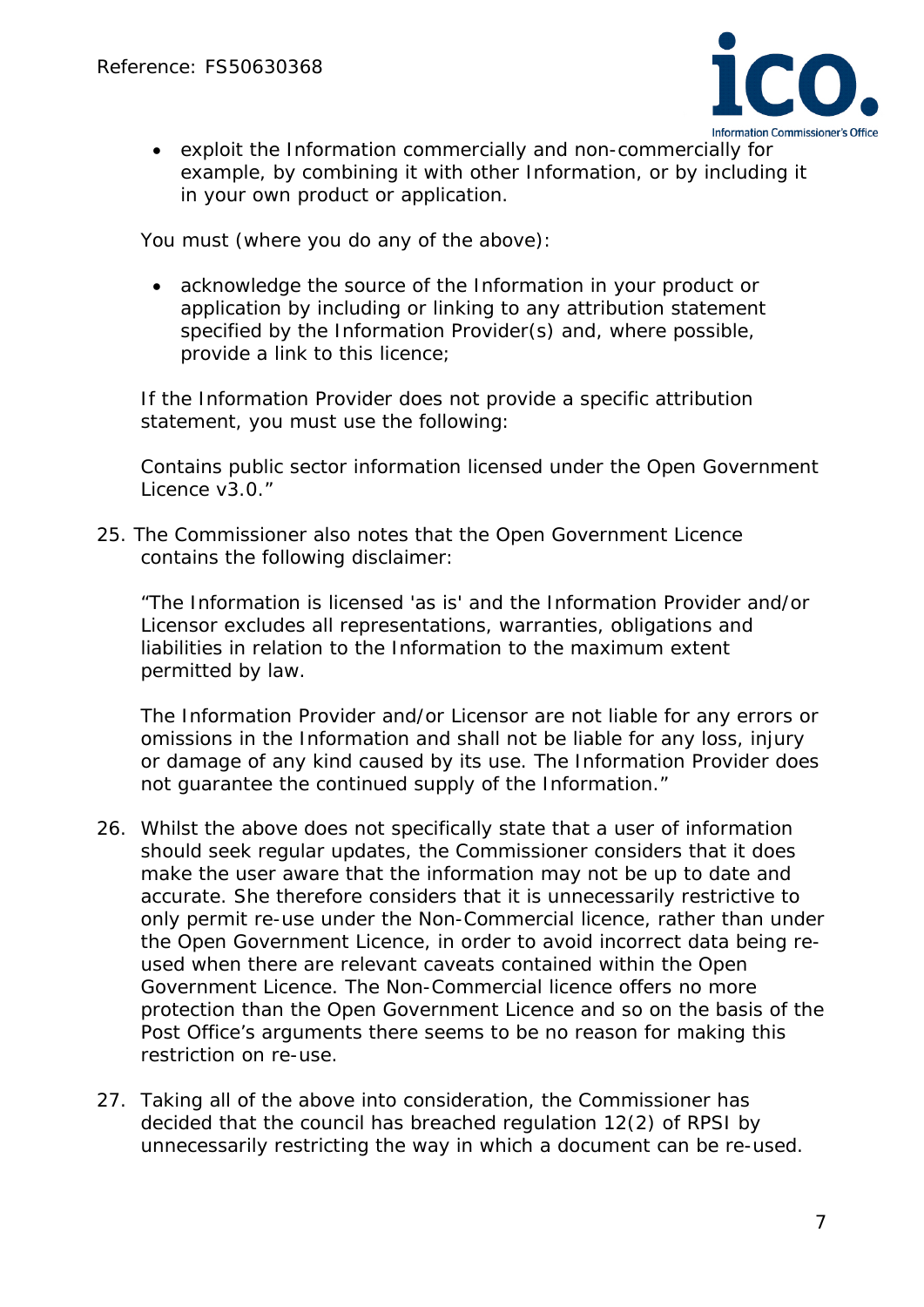$\overline{a}$ 



## **Regulation 8 – Responding to a request for re-use**

- 28. Regulation 8(1) of RPSI provides that a public sector body must respond to a request for re-use promptly and in any event before the end of the twentieth working day beginning with the day after receipt.
- 29. Regulation 8(2) does, however, permit a public sector body to extend the period for responding to a request where the documents requested are extensive in quantity or if the request raises complex issues, by such time as is reasonable in the circumstances.
- 30. In this case the complainant made his request on 23 October 2015 but the Post Office did not provide a substantive response until 14 March 2016.
- 31. The Commissioner has issued guidance on the 'Time limits for compliance under the Freedom of Information Act (Section 10)<sup>'</sup>.<sup>[2](#page-7-0)</sup> Although this guidance relates to responding to requests made under the FOIA, given that the wording of regulation 8(1) of RPSI is substantially similar to the wording of section 10 of the FOIA, the Commissioner considers that the guidance can be taken into account when making a decision relating to the time limits for responding to a re-use request.
- 32. Under FOIA, a public authority in receipt of a request may extend the time limit to respond from 20 working days until "such time as is reasonable in the circumstances" where it needs further time to consider the public interest test. The Commissioner's guidance on this point suggests that a reasonable extension would be a further 20 working days.

"*The Act does not define what might constitute a 'reasonable' extension of time. However, our view is that an authority should normally take no more than an additional 20 working days to consider the public interest, meaning that the total time spent dealing with the request should not exceed 40 working days. An extension beyond this should be exceptional. Examples of such circumstances could include extreme pressures placed on the public authority by a major incident or exceptional levels of complexity involving a number of external parties.* 

<span id="page-7-0"></span><sup>&</sup>lt;sup>2</sup> [https://ico.org.uk/media/for-organisations/documents/1165/time-for-compliance-foia](https://ico.org.uk/media/for-organisations/documents/1165/time-for-compliance-foia-guidance.pdf)[guidance.pdf](https://ico.org.uk/media/for-organisations/documents/1165/time-for-compliance-foia-guidance.pdf)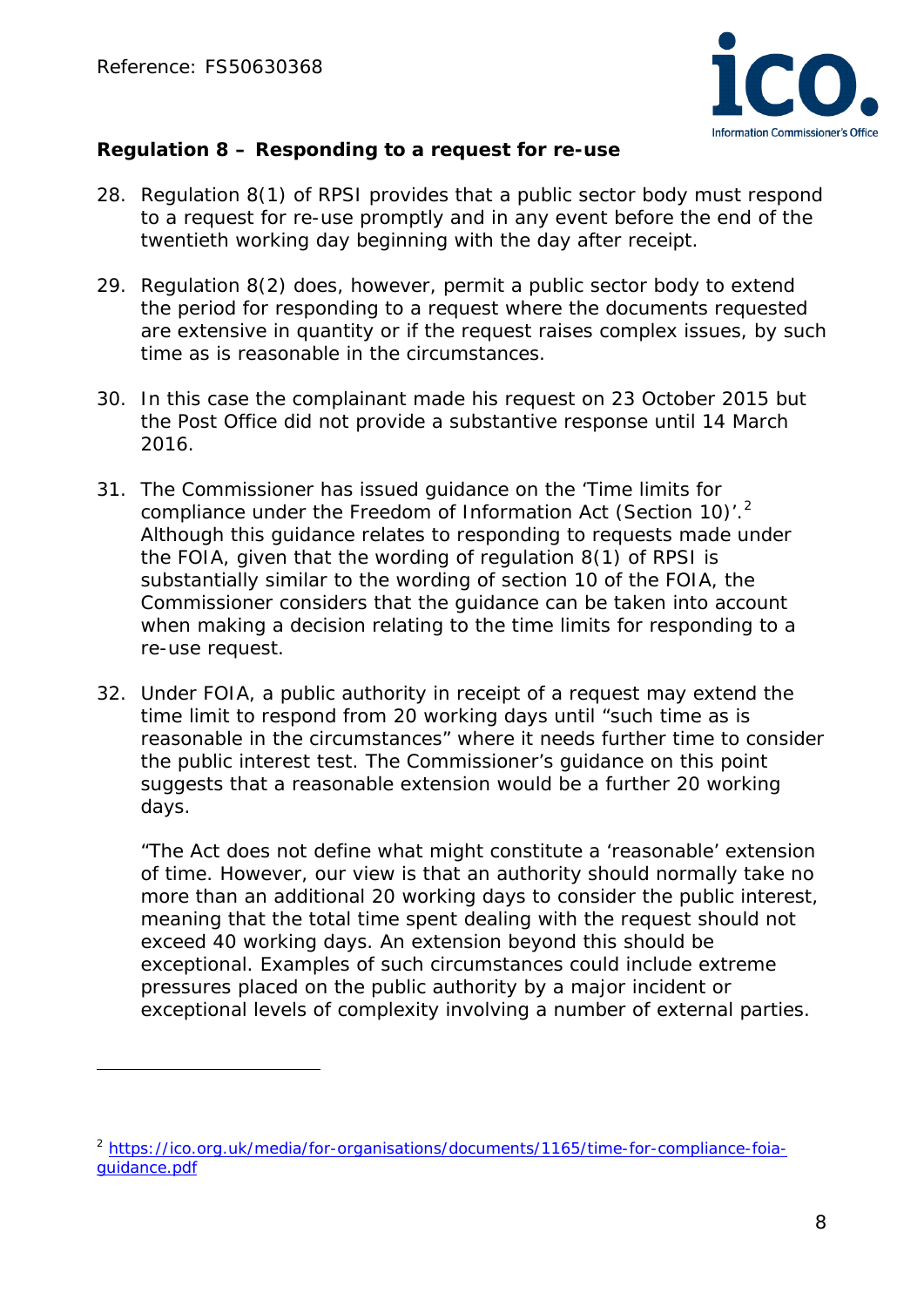

*Public authorities will need to demonstrate that the length of any time extension is justified."*

33. The Post Office provided the following explanation of the reasons for the delay in responding to the request.

*"The delay in responding to [the complainant] was caused by Post Office's activity in reviewing the material available to customers using the internet to obtain up to date information about Post Office branches. Some of these complex processes included the review of internal data processing, liaison with a range of functions around the business and seeking to understand and develop technical matters relating to the handling of the information which involved external third parties. The timescales of this review and the complex issues it involved prevented Post Office from responding within 20 working days and led to Post Office taking over 3 months to provide a substantive response. The review was ongoing at the time that [the complainant]'s request for an internal review was received and also led to delays in conducting the internal review.* 

*Ensuring that customers using the internet have the most up to date information about Post Offices is a long-term on-going project for Post Office. As Post Office was undergoing a review involving complex issues, it was not possible to respond to [the complainant] more promptly."*

34. On the basis of what she has been told by the Post Office the Commissioner is not satisfied that the issues raised by the request are sufficiently complex to justify responding outside of the 20 working day limit. The information was already publicly available and so the only question that the Post Office really needed to consider was how to licence re-use. In any event though, the time taken by the Post Office to consider the request was not reasonable regardless of the issues raised or the number of documents requested. It took almost 5 months for the Post Office to respond and the Commissioner, mindful of her guidance on time limits under FOIA, finds that this is clearly unreasonable and that consequently the Post Office breached regulation 8.

#### **Regulation 17 – Internal complaints procedure**

35. The complainant has also complained that the Post Office failed to complete an internal review of its handling of the request within a reasonable time. Internal reviews are covered by regulation 17 of RPSI which provides that: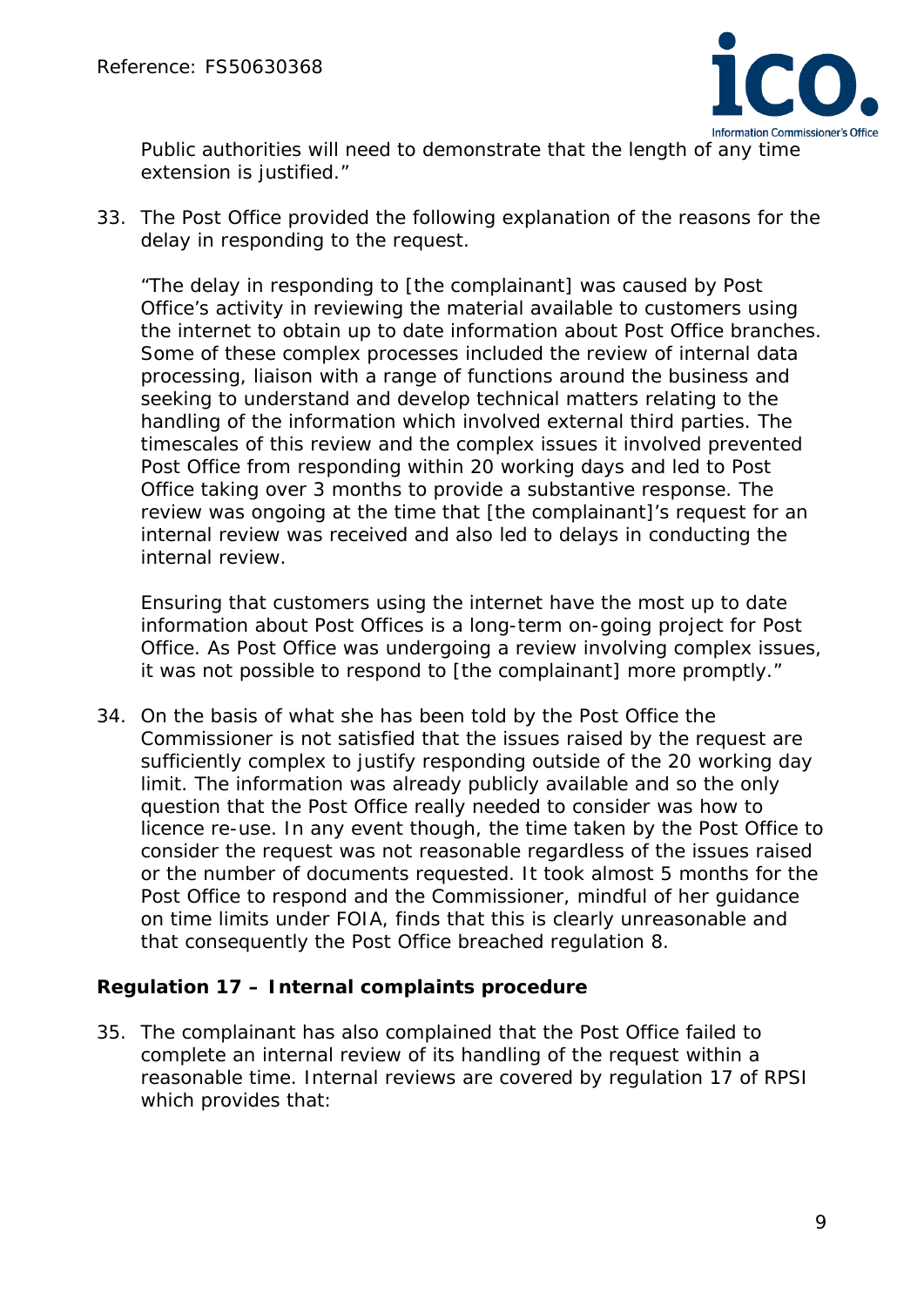

*17.—(1) A public sector body must establish an internal complaints procedure for determining complaints relating to its compliance with these Regulations*

*(2) A person who believes that a public sector body has failed to comply with any requirement of these Regulations may complain in writing to the public sector body in accordance with its internal complaints procedure.* 

*(3) A public sector body must determine any complaint made under paragraph (2) within a reasonable time and thereafter notify the person of its determination without delay.* 

*(4) Notification under paragraph (3) must be in writing and give reasons for the determination.* 

- 36. The complainant has complained about the length of time the Post Office took to complete the internal review. The complainant in fact asked the Post Office to complete an internal review on two different occasions. The first was when he had failed to receive a response within the time limit and secondly when he was dissatisfied with Post Office's response which he received on 14 March 2016. The Post Office presented the findings of its internal review on 11 May 2016.
- 37. RPSI does not say what might be a reasonable time to complete an internal review and so once again the Commissioner finds it helpful to refer to her approach under FOIA. Internal reviews are not a statutory requirement under FOIA but the Commissioner's long standing position is that where a public authority does undertake an internal review a reasonable time for completing it is 20 working days and in no case should the total time taken exceed 40 working days.
- 38. The Post Office presented the findings of its internal review within 40 working days (allowing for bank holidays) of the complainant's second request for an internal review and the Commissioner is satisfied that this was reasonable in the circumstances. However, as the Commissioner noted above, the complainant also asked the Post Office to carry out an internal review on 28 January 2016 because he was not happy with the length of time it was taking to respond to his request. This complaint was not addressed until the internal review on 11 May 2016. This clearly exceeds 40 working days and as such the Commissioner finds that the Post Office breached regulation 17(3).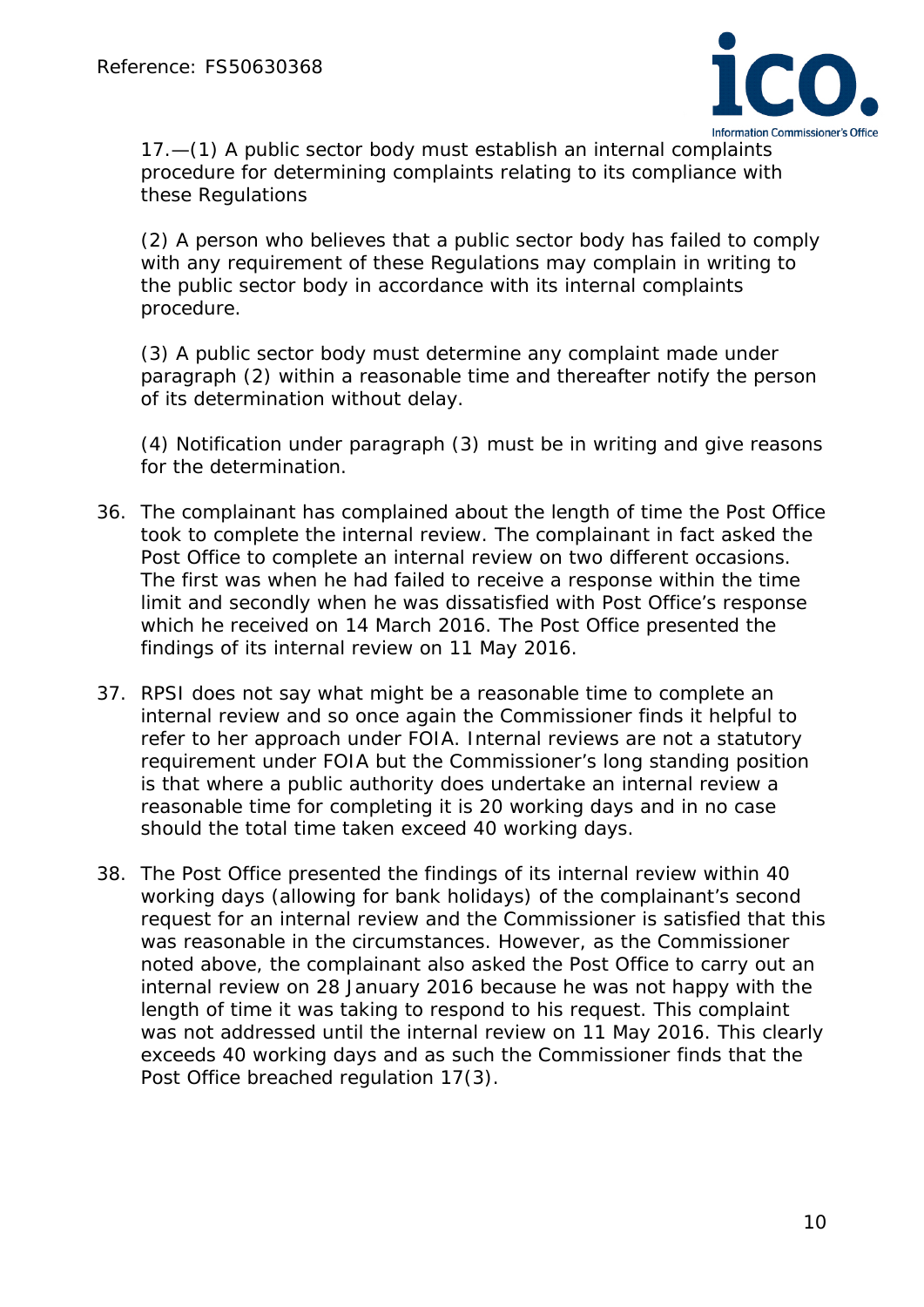![](_page_10_Picture_1.jpeg)

# **Regulation 11 – Format of documents**

39. The complainant has also complained that the Post Office has failed to make the information available for re-use in one of the formats required by regulation 11. Regulation 11 provides that:

*11.—(1) A public sector body must make a document available to an applicant under regulation 8(4)(b) or (c)—*

*(a) in the format and language in which it is held on the date of the request for re-use; and (b) where possible and appropriate, in open format and machinereadable format together with its metadata.*

*(2) The format and the metadata referred to in paragraph (1)(b) should, insofar as possible, comply with formal open standards.* 

*(3) Where possible and appropriate, a public sector body must make a document available for re-use by electronic means.* 

- 40. The complainant had argued the Post Office had failed to comply with this part of the RPSI because it had not provided the information available in a machine readable format (such as a CSV file) or at the least, had not disclosed the information in the form in which it would have been held at the time of the request which he suggested would be some form of database. The Commissioner asked the Post Office to respond to this aspect of the complaint and to confirm what format the information was held when the request was received.
- 41. In response the Post Office said that the Branch Finder data is taken from a Master Data Management system (which comprises the processes, governance, policies, standards and tools that consistently define and manage the critical data of the organisation to provide a single point of reference), and remains in that format.
- 42. The Post Office did not say why it was not possible to provide the information in an open and machine readable format such as a CSV file. The Commissioner is aware that the Post Office already makes some information available in an open format and so it is unclear why it was unable to provide the information in the format requested by the complainant.<sup>[3](#page-10-0)</sup> In the absence of any further argument from the Post

l

<span id="page-10-0"></span><sup>3</sup> <http://corporate.postoffice.co.uk/modernising-post-office>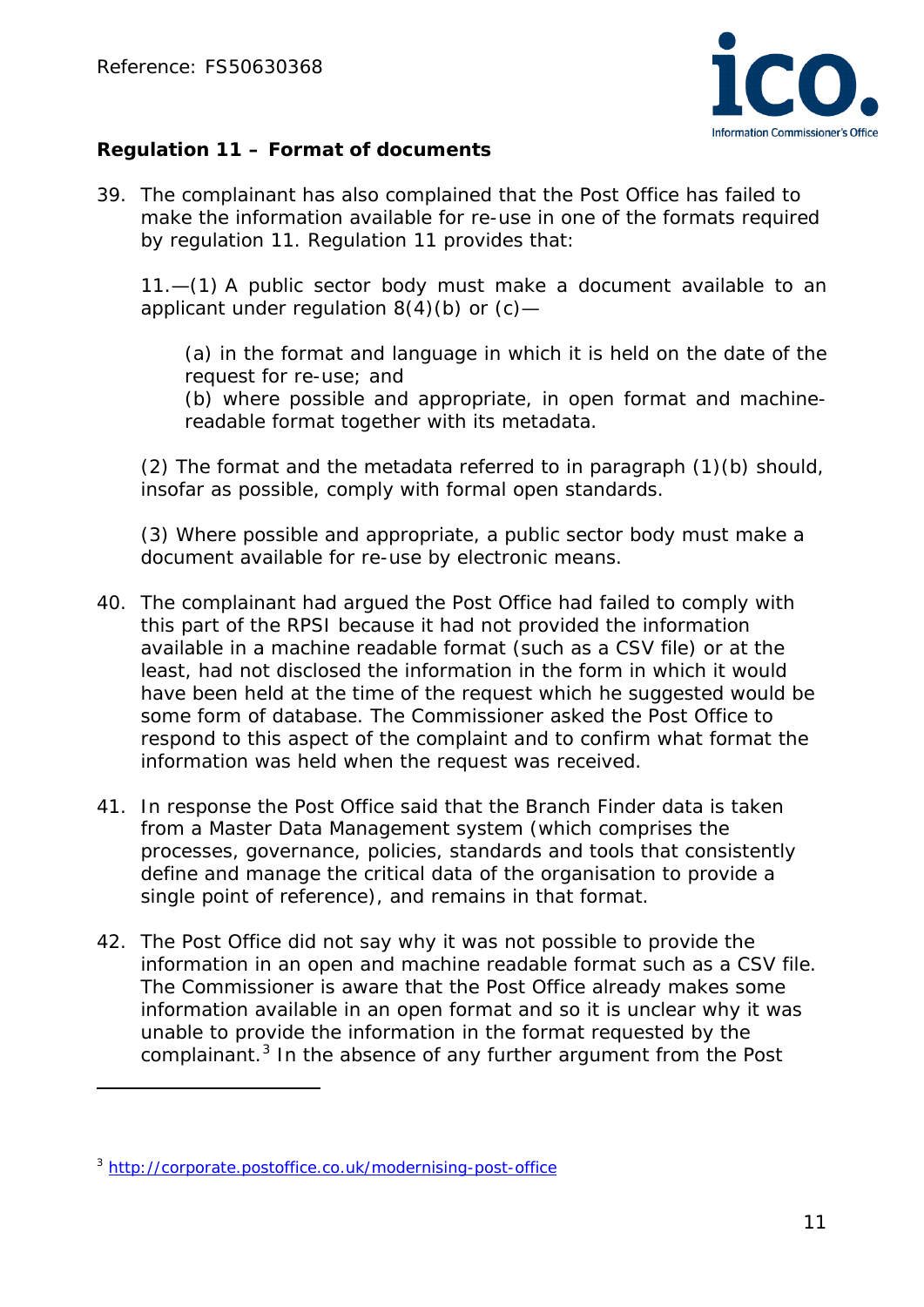![](_page_11_Picture_1.jpeg)

Office the Commissioner must find that it has failed to comply with regulation 17.